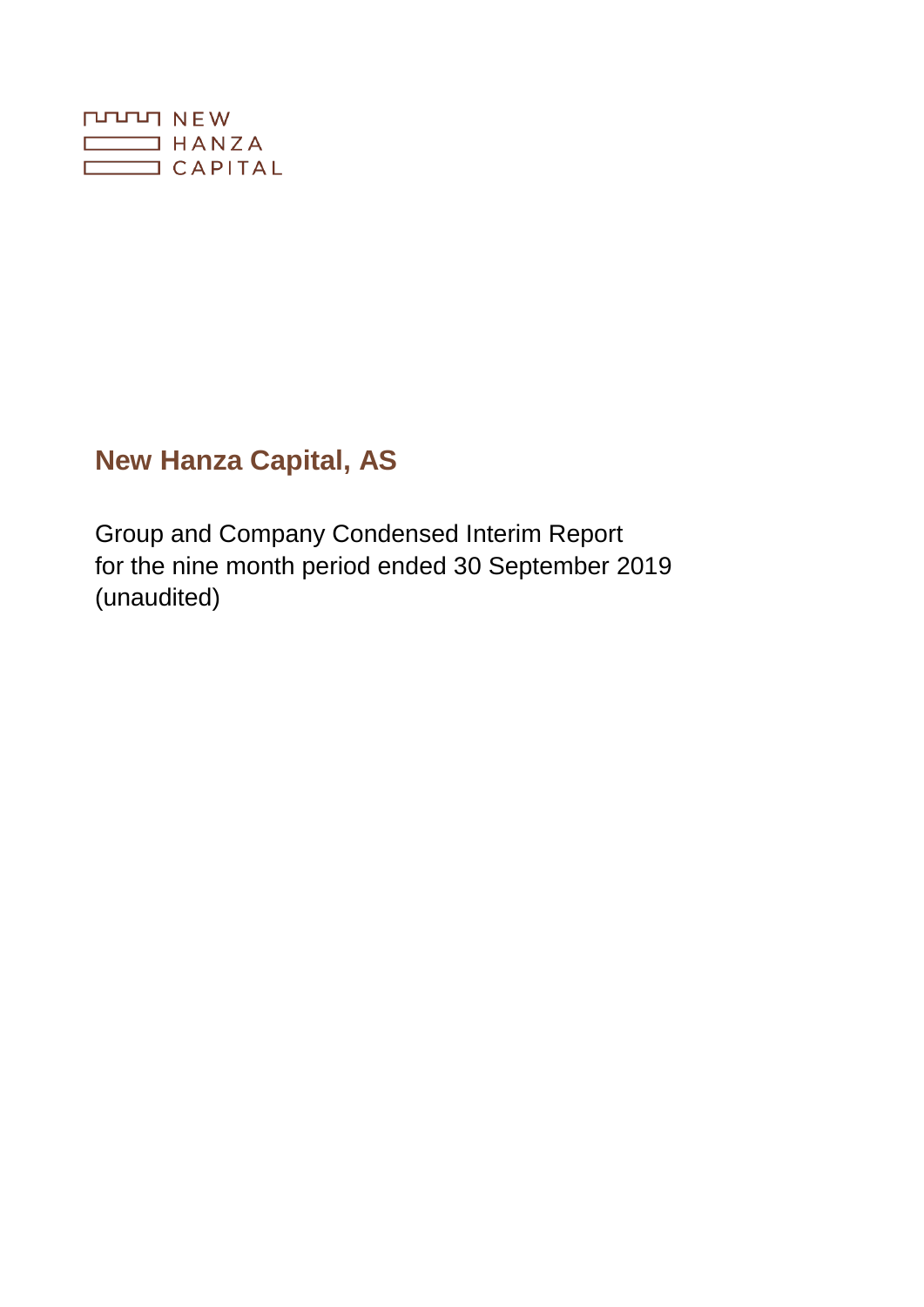## **Contents**

| <b>General information</b>                                                                                                                                                                                          | 3             |
|---------------------------------------------------------------------------------------------------------------------------------------------------------------------------------------------------------------------|---------------|
| <b>Group Management Report</b>                                                                                                                                                                                      |               |
| Group key financial and property performance indicators<br>Key events in the first nine months of 2019                                                                                                              | 4<br>5        |
| Statement of the Management's responsibility                                                                                                                                                                        | 6             |
| Group and Company Condensed Interim Financial Statements                                                                                                                                                            |               |
| Statements of Profit and Loss and Other Comprehensive Income<br><b>Statements of Cash Flows</b><br>Group Statement of Changes to the Shareholders Equity<br>Company Statement of Changes to the Shareholders Equity | 9<br>10<br>10 |

## **Disclaimer**

This report was prepared in Latvian and English. In the event of any discrepancies between the Latvian and the English reports, the Latvian version of the reports shall prevail.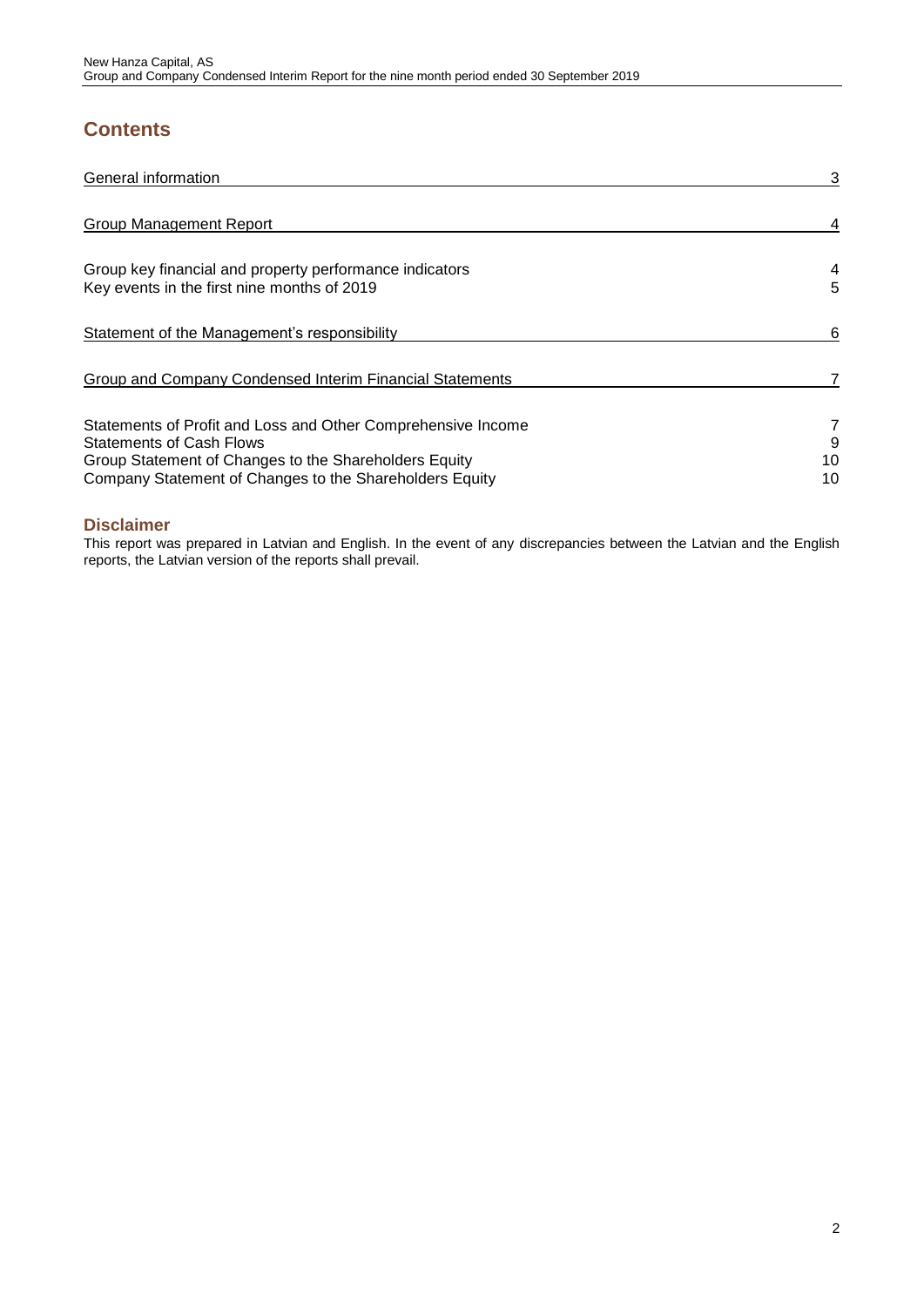## <span id="page-2-0"></span>**General information**

| Company name                                                                                         | New Hanza Capital, AS                                                                                                                                           |                                 |  |                                                                                                                          |                                      |  |
|------------------------------------------------------------------------------------------------------|-----------------------------------------------------------------------------------------------------------------------------------------------------------------|---------------------------------|--|--------------------------------------------------------------------------------------------------------------------------|--------------------------------------|--|
| Legal status of the company                                                                          | Joint Stock Company                                                                                                                                             |                                 |  |                                                                                                                          |                                      |  |
| Registration No, place and date                                                                      |                                                                                                                                                                 | 50003831571, Riga, 6 June 2006  |  |                                                                                                                          |                                      |  |
| Legal address                                                                                        |                                                                                                                                                                 |                                 |  | Pulkveža Brieža iela 28A, Riga, LV-1045, Latvia                                                                          |                                      |  |
| Postal address                                                                                       |                                                                                                                                                                 |                                 |  | Pulkveža Brieža iela 28A, Riga, LV-1045, Latvia                                                                          |                                      |  |
| NACE code, Type of primary activity                                                                  | 7010 Activities of head offices                                                                                                                                 |                                 |  | 6820 Renting and operating of own or leased real estate                                                                  |                                      |  |
| Members of the Board and their positions                                                             | From 20 March 2018                                                                                                                                              |                                 |  | Edgars Milūns, Chairman of the Board<br>Aija Hermane-Sabule, Member of the Board<br>Arnolds Romeiko, Member of the Board |                                      |  |
| Members of the Council and their positions                                                           | From 19 March 2018<br>Ernests Bernis, Chairman of the Council<br>Edgars Pavlovičs, Deputy Chairperson of the Council<br>Māris Kannenieks, Member of the Council |                                 |  |                                                                                                                          |                                      |  |
| Reporting period                                                                                     | 1 January 2019 - 30 September 2019                                                                                                                              |                                 |  |                                                                                                                          |                                      |  |
| Group structure                                                                                      |                                                                                                                                                                 |                                 |  |                                                                                                                          |                                      |  |
|                                                                                                      |                                                                                                                                                                 | ABLV Bank, AS in<br>liquidation |  | Cassandra Holding<br>Company, SIA                                                                                        | <b>ASG Resolution</b><br>Capital, AS |  |
|                                                                                                      |                                                                                                                                                                 | 88%                             |  | $\bullet$ 6%                                                                                                             | $\bullet$ 6%                         |  |
|                                                                                                      |                                                                                                                                                                 |                                 |  | <b>New Hanza Capital, AS</b><br>Property: 2 commercial premises Elizabetes iela 21a, Riga                                |                                      |  |
|                                                                                                      |                                                                                                                                                                 | 100%                            |  |                                                                                                                          |                                      |  |
| NHC 1, SIA<br>Property: AirBaltic Central Office, Tehnikas iela<br>3, Lidosta Rīga                   |                                                                                                                                                                 |                                 |  | NHC 4, SIA<br>Property: logistics centre, Maskavas iela 462,<br>Maskavas iela 464A, Riga                                 |                                      |  |
| NHC 2, SIA<br>Property: office buildings at Brīvības gatve<br>214B/214M and Bērzaunes iela 1/7, Riga | NHC 5, SIA<br>Property: office buildings at Elizabetes iela 23<br>and Elizabetes iela 21A-102, Riga                                                             |                                 |  |                                                                                                                          |                                      |  |
| NHC 3, SIA<br>Property: logistics center "Piepilsētas",<br>Kekavas novads                            | <b>Hanzas Perons, SIA</b><br>Property operator: Hanzas iela 16A, Riga                                                                                           |                                 |  |                                                                                                                          |                                      |  |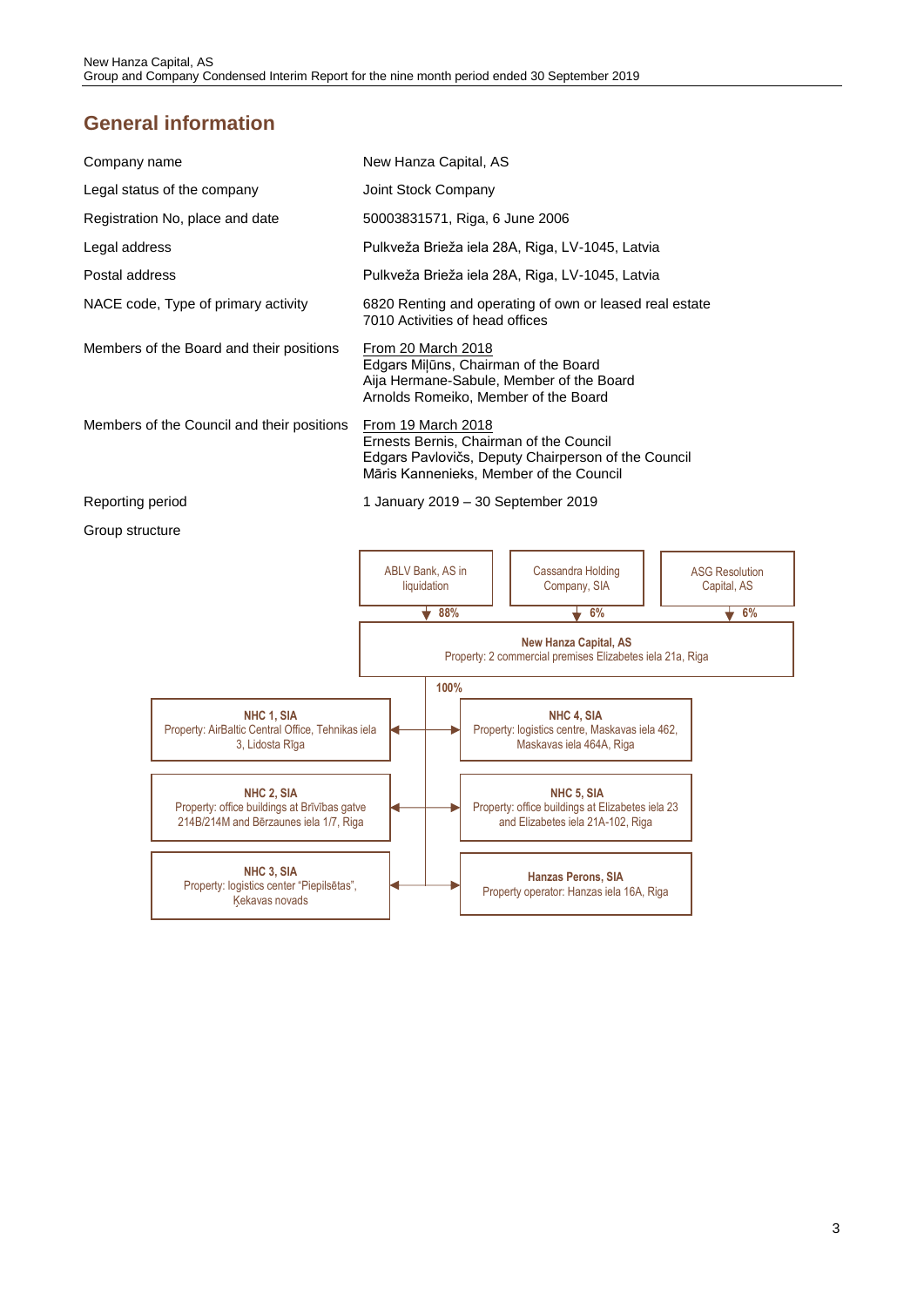## <span id="page-3-0"></span>**Group Management Report**

New Hanza Capital, AS, (hereinafter – the Company or NHC) is a company founded in 2006. The Company has been investing in commercial properties since 2015. New Hanza Capital, AS and its subsidiaries (hereinafter – the Group) focus on acquiring cash generating commercial properties with future income potential. The business objective of the Company is to invest funds in commercial properties, sustainably increase rental income and promote long-term property value and capital growth.

The Group specializes in the acquisition of office buildings, warehouses and logistic centers. Our priority is to invest in already existing and operating commercial properties. At the same time, part of investments are intended to be made in various property construction and development projects. The investment strategy entails direct acquisition of real estate, as well as purchase of equity interest in companies holding the respective properties.

### <span id="page-3-1"></span>**Group key financial and property performance indicators**

The Group result for the reporting period amounts to a EUR 417,841 thousand profit before tax. The Company closed the reporting period with a pre-tax profit of EUR 225,599. The Group and Company profit for the reporting period is in line with management expectations. Since the Group subsidiaries operating objectives are in line with the Company and the nature of their activities in the reporting period did not differ materially from that of the Company the Group management focusses on analyzing only the consolidated results of the Group. Table below summarizes Group operating indicators selected and monitored by the Group management based on industry standards.

|                                       |             | $01.01.2019 -$ | $01.01.2018 -$ | $01.01.2017 -$ |
|---------------------------------------|-------------|----------------|----------------|----------------|
| Group profit and cash flow indicators | <b>Unit</b> | 30.09.2019     | 30.09.2018     | 30.09.2017     |
| Income                                | <b>EUR</b>  | 2.883.982      | 2.851.614      | 893,666        |
| <b>Adiusted EBITDA</b>                | <b>EUR</b>  | 1.099.085      | 1.188.360      | 332,211        |
| Profit before tax                     | <b>EUR</b>  | 417.841        | 813.430        | 210,878        |
|                                       |             |                |                |                |
| <b>Group balance sheet indicators</b> | <b>Unit</b> | 30.09.2019     | 31.12.2018     | 31.12.2017     |
| Gross asset value (GAV)               | <b>EUR</b>  | 63.197.784     | 56.079.789     | 52.362.834     |
| incl. Investment property             | <b>EUR</b>  | 48.266.367     | 39.108.000     | 35,453,295     |
| incl. construction in progress        | <b>EUR</b>  | 924,595        | 279,146        |                |
| incl. current assets                  | <b>EUR</b>  | 13.402.397     | 16.308.182     | 16,835,146     |
| Liabilities                           | <b>EUR</b>  | 28.159.007     | 21.458.834     | 19.408.593     |
| <i>incl.</i> current liabilities      | <b>EUR</b>  | 3,589,723      | 2,459,407      | 1,861,576      |
| Net asset value (NAV)                 | <b>EUR</b>  | 35.038.777     | 34.620.955     | 32,954,241     |
| Total liquidity ratio                 | coef.       | 3.73           | 6.63           | 9.04           |
|                                       |             |                |                |                |

|                               |             | $01.10.2018 -$ | $01.10.2017 -$ | $01.10.2016 -$ |
|-------------------------------|-------------|----------------|----------------|----------------|
| <b>Group financial ratios</b> | <b>Unit</b> | 30.09.2019     | 30.09.2018     | 30.09.2017     |
| Adjusted EBITDA margin        | %           | 37.87%         | 32.85%         | 15.67%         |
| Net profit margin             | %           | 32.82%         | 238.16%        | 4.32%          |
| Equity ratio                  | coef.       | 0.58           | 0.66           | 0.74           |
| Return on equity              | %           | 3.70%          | 29.12%         | 0.24%          |
| Return on assets              | %           | 2.14%          | 19.20%         | 0.18%          |

| <b>Group investment property indicators</b> | <b>Unit</b> | 30.09.2019 | 31.12.2018 | 31.12.2017 |
|---------------------------------------------|-------------|------------|------------|------------|
| Number of investment properties             | DCS.        |            |            |            |
| Investment property market value            | EUR         | 48,266,367 | 39,108,000 | 35,453,295 |
| Leasable area                               | m2          | 77,406     | 72.992     | 69,768     |
| Annual contractual rent fee                 | <b>EUR</b>  | 3,084,848  | 2,890,062  | 2,875,981  |
| Return on investment properties             | %           | 6.4%       | 7.4%       | 8.1%       |
| WALE                                        | vears       | 3.56       | 2.33       | 3.48       |
| Average rent                                | EUR/m2 p.m. | 4.34       | 4.31       | 4.24       |
| Occupancy                                   | %           | 76%        | 77%        | 85%        |

*Explanation of indicators and ratios*

*Adjusted EBITDA = earnings before interest, tax, depreciation and amortization, gains and losses from investment property revaluation*

*Adjusted EBITDA margin = adjusted EBITDA (in a 12 month period) / revenue (in a 12 month period) \* 100%*

*Net profit margin = net profit (in a 12 month period) / revenue (in a 12 month period) \* 100%*

*Return on equity (ROE) = net income (in a 12 month period) / (1/2 \* value of equity at the beginning of the 12 month period + 1/2 \* value of equity at the end of the 12 month period) \* 100%*

*Return on assets (ROA) = net income (in a 12 month period) / (1/2 \* value of assets at the beginning of the 12 month period + 1/2 \* value of assets at the end of the 12 month period) \* 100%*

*Total liquidity ratio = current assets at the reporting date / current liabilities at the reporting date*

Return on investment properties at market value = annual rent defined in the agreements / market value of investment properties

*WALE = area (m2) weighted average unexpired lease term at the given date*

*Weighted average rental rate = area (m2) weighted average rental rate at the given date, EUR/m2 p.m.* 

*Occupancy = occupied area (m2) of the investment properties at the given date expressed as a percentage of the total property leasable area*

*Equity ratio = (1/2 \* value of equity at the beginning of the 12 month period + 1/2 \* value of equity at the end of the 12 month period) / (1/2 \* value of assets at the beginning of the 12 month period + 1/2 \* value of assets at the end of the 12 month period)*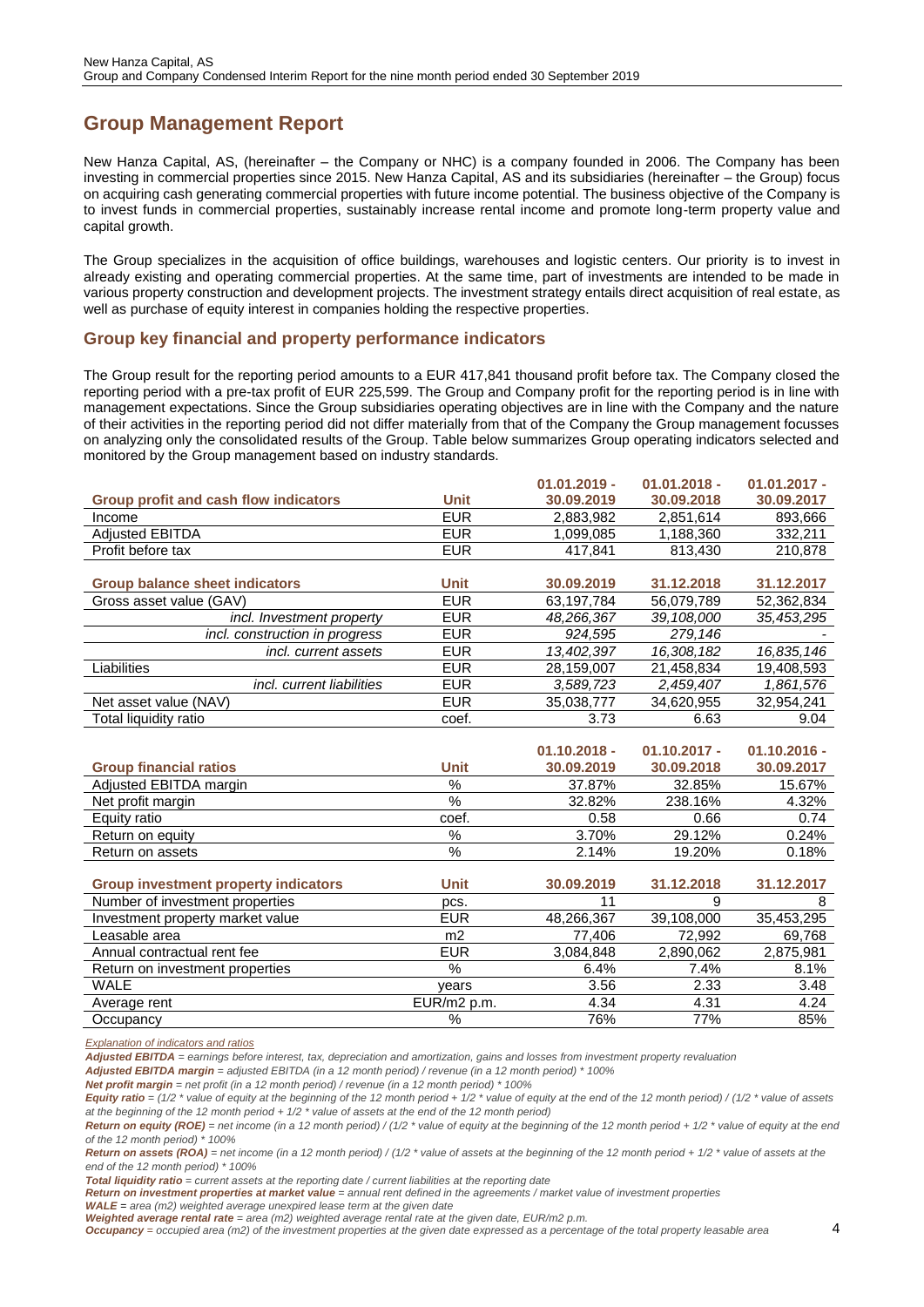### <span id="page-4-0"></span>**Key events in the first nine months of 2019**

#### *Business combinations*

On 15 January 2019 the Company signed a purchase agreement with ABLV Bank, AS in Liquidation regarding the purchase of 98.71% of NHC 5, SIA shares for the amount of EUR 8 287 170. On the date of signing the agreement the Company held the remaining 1.29% of NHC 5, SIA shares. This transaction was registered in the Company Register on 8 February 2019.

NHC 5, SIA line of business is renting and operating of own or leased real estate. NHC 5, SIA has two investment properties in ownership – office building on Elizabetes iela 23 and office spaces on Elizabetes iela 21A-102 with a total area of 4,324.9 square meters and 689.4 square meters respectively. The Company was acquired with the purpose to increase the Group investment property portfolio, as well as increase the Group rent income.

#### *Loans*

On 15 January 2019 the Company signed a loan agreement with ABLV Bank, AS in Liquidation in the amount of EUR 5 790 000. The company used this agreement to finance NHC 5, SIA share purchase. The loan repayment is due on 15 January 2021.

#### *Changes in Company share holders*

On 16 January 2019 the Company share holder PREMIUM FINANCE GROUP, SIA (reg. num. 40103210371) signed a sales agreement with ASG Resolution Capital, AS (reg. num. 40203155131) on the sale of Company shares in the amount of EUR 750 000 or 3% of the Company share capital. The Company registered shareholder changes in the shareholder register on 17 January 2019.

On 16 January 2019 the Company share holder PREMIUM FINANCE GROUP, SIA (reg. num. 40103210371) signed an exchange agreement with ASG Resolution Capital, AS (reg. num. 40203155131) on the sale of Company shares in the amount of EUR 750 000 or 3% of the Company share capital. The Company registered shareholder changes in the shareholder register on 21 January 2019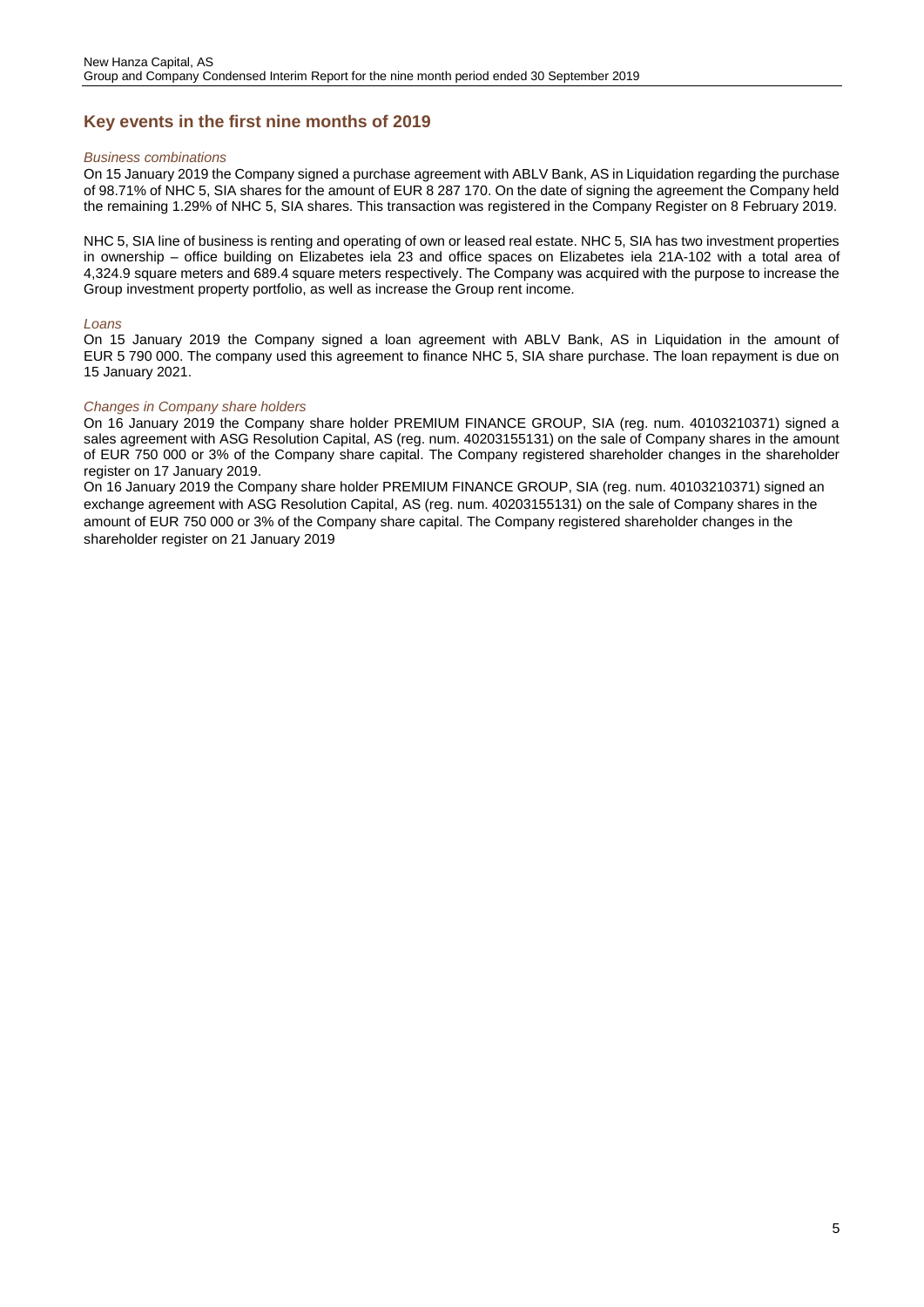## **Statement of the Management's responsibility**

The Board of New Hanza Capital, AS is responsible for the preparation of the Company interim financial statements, as well as for the preparation of the interim consolidated financial statements of the Company and its subsidiaries.

The condensed interim financial statements are prepared in accordance with the source documents and present truly and fairly the financial position of the Company and the Group as at 30 September 2019 and 30 September 2018, and the results of their operations, changes in the share capital and reserves and cash flows for the nine months of 2019 and the nine months of 2018. Group management report presents truly an overview of Group and Company operating results. The aforementioned interim condensed financial statements are prepared on a going concern basis in conformity with International Accounting Standard 34 "Interim Financial Reporting" as adopted by the European Union. The Company management has been prudent and reasonable in its judgments and estimates in preparation of these condensed interim financial statements.

The Board of the Company is responsible for the maintenance of proper accounting records, the safeguarding of the Group's assets, and the prevention and detection of fraud and other irregularities in the Group.

On behalf of the Board:

Edgárs Milūns **Arnolds Romeiko**<br>
Chairman of the Board **Arnolds** Member of the Board *Chairman of the Board Member of the Board*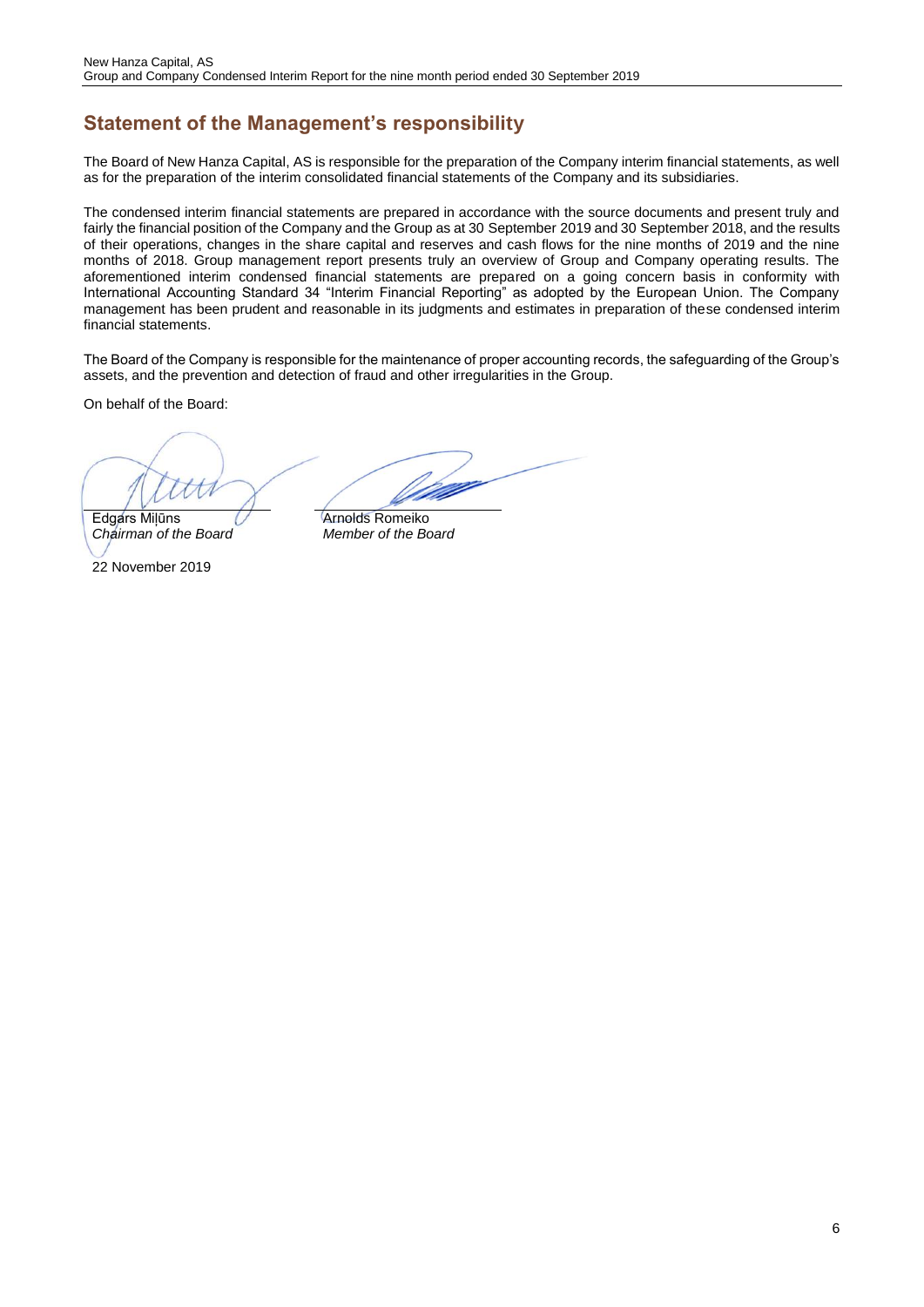## **Group and Company Condensed Interim Financial Statements**

## <span id="page-6-0"></span>**Statements of Profit and Loss and Other Comprehensive Income for the nine month period ended 30 September 2019**

|                                                                            | <b>Group</b><br>$01.01.2019 -$<br>30.09.2019<br><b>EUR</b> | <b>Group</b><br>$01.01.2018 -$<br>30.09.2018<br><b>EUR</b> | <b>NHC</b><br>$01.01.2019 -$<br>30.09.2019<br><b>EUR</b> | <b>NHC</b><br>$01.01.2018 -$<br>30.09.2018<br><b>EUR</b> |
|----------------------------------------------------------------------------|------------------------------------------------------------|------------------------------------------------------------|----------------------------------------------------------|----------------------------------------------------------|
| Income                                                                     | 2,883,982                                                  | 2,851,614                                                  | 235,356                                                  | 970,157                                                  |
| Operating expenses                                                         | (1,522,253)                                                | (1, 242, 358)                                              | (143,977)                                                | (176,879)                                                |
| <b>Gross profit</b>                                                        | 1,361,729                                                  | 1,609,256                                                  | 91,379                                                   | 793,278                                                  |
| Administrative expenses                                                    | (333, 282)                                                 | (315, 222)                                                 | (222, 520)                                               | (232, 408)                                               |
| Other operating income                                                     | 80,123                                                     | 64,609                                                     |                                                          | 55,526                                                   |
| Other operating expenses                                                   | (59, 672)                                                  | (177, 898)                                                 | (15,995)                                                 | (68, 404)                                                |
| Other interest and similar income                                          |                                                            | 76,352                                                     | 839,005                                                  | 642,238                                                  |
| Other interest and similar expenses                                        | (631,057)                                                  | (509, 813)                                                 | (466,270)                                                | (346,710)                                                |
| Dividend income from subsidiaries                                          |                                                            |                                                            |                                                          | 4,108,120                                                |
| Income from a partial loss of contributions to<br>subsidiary share capital |                                                            | 66.146                                                     |                                                          |                                                          |
| Profit / (loss) before taxes                                               | 417,841                                                    | 813,430                                                    | 225.599                                                  | 4,951,640                                                |
| Corporate income tax for the reporting period                              | (19)                                                       | (303)                                                      |                                                          |                                                          |
| Profit / (loss) for the reporting period                                   | 417,822                                                    | 813,127                                                    | 225,599                                                  | 4,951,640                                                |
| Total amount of comprehensive income                                       | 417,822                                                    | 813,127                                                    | 225,599                                                  | 4,951,640                                                |

On behalf of the Board:

Edgars Miļūns **Arnolds Romeiko**<br>
Chairman of the Board Member of the Board  $Chairman$  of the Board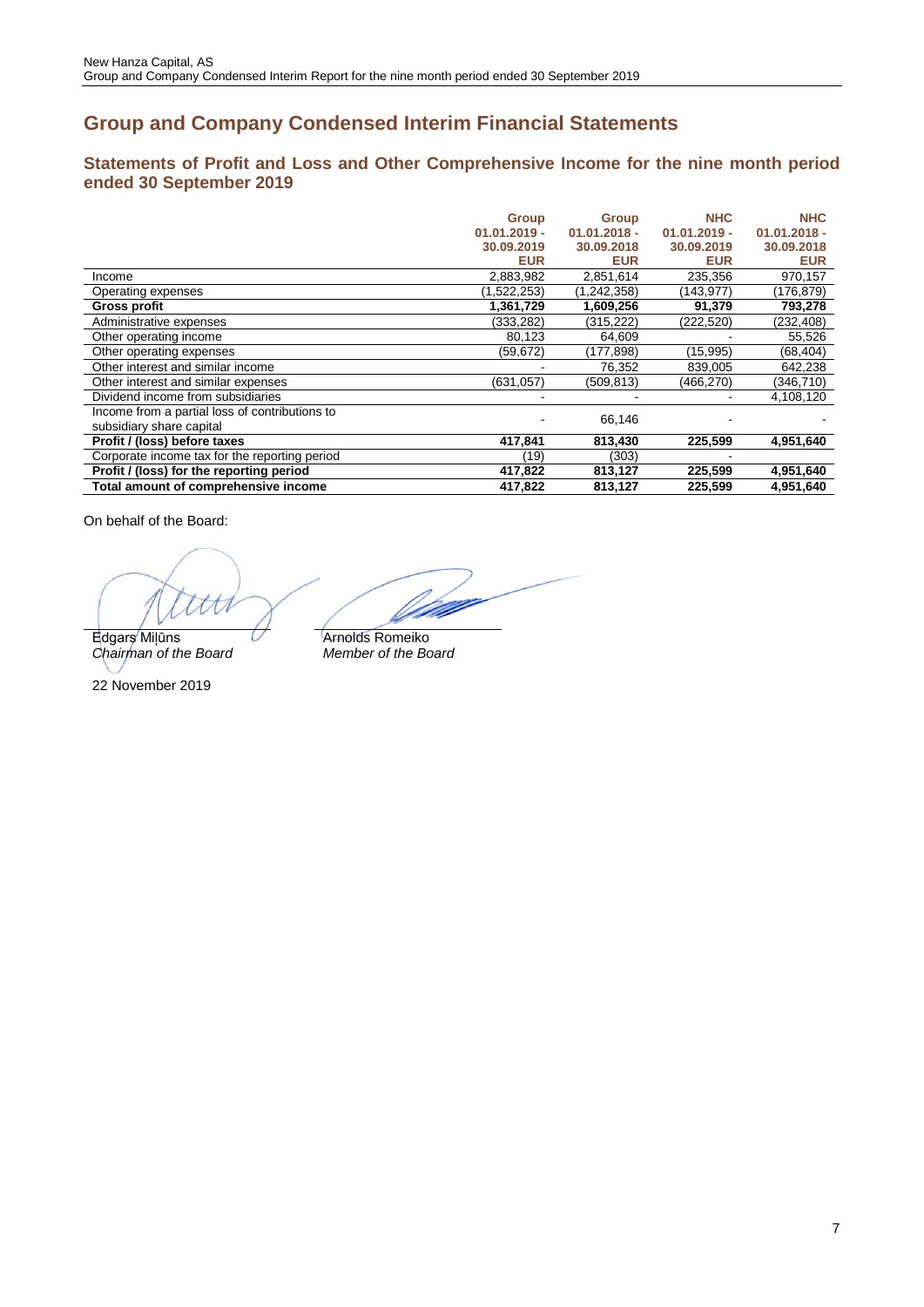## **Statements of Financial Position as at 30 September 2019**

|                                                   | <b>Group</b> | <b>Group</b> | <b>NHC</b> | <b>NHC</b> |
|---------------------------------------------------|--------------|--------------|------------|------------|
|                                                   | 30.09.2019   | 31.12.2018   | 30.09.2019 | 31.12.2018 |
|                                                   | <b>EUR</b>   | <b>EUR</b>   | <b>EUR</b> | <b>EUR</b> |
| <b>Assets</b>                                     |              |              |            |            |
| <b>Non-current assets</b>                         |              |              |            |            |
| Intangible assets                                 | 2,256        | 2,981        | 2,256      | 2,981      |
| Property and equipment                            | 380,371      | 59,132       | 51,554     | 59,132     |
| Investment property                               | 48,266,367   | 39,108,000   | 689,000    | 689,000    |
| Construction in progress                          | 924,595      | 279,146      |            |            |
| Investments in subsidiaries                       |              |              | 13,713,170 | 5,320,000  |
| Investments in other companies                    | 200,000      | 306,000      | 200,000    | 306,000    |
| Financial assets at fair value through profit and | 21,798       |              |            |            |
| loss                                              |              | 16,348       |            |            |
| <b>Total non-current assets</b>                   | 49,795,387   | 39,771,607   | 14,655,980 | 6,377,113  |
| <b>Current assets</b>                             |              |              |            |            |
| Trade receivables                                 | 108,206      | 67,853       | 736,362    | 557,052    |
| Loans to related parties                          |              |              | 18,245,000 | 18,442,000 |
| Other assets                                      | 12,709,137   | 12,451,688   | 12,426,257 | 12,132,205 |
| Cash and cash equivalents                         | 585,054      | 3,788,641    | 98,795     | 2,267,229  |
| <b>Total current assets</b>                       | 13,402,397   | 16,308,182   | 31,506,414 | 33,398,486 |
| <b>Total assets</b>                               | 63,197,784   | 56,079,789   | 46,162,394 | 39,775,599 |
| <b>Liabilities</b>                                |              |              |            |            |
| <b>Equity</b>                                     |              |              |            |            |
| Share capital                                     | 25,000,000   | 25,000,000   | 25,000,000 | 25,000,000 |
| Retained earnings/ accumulated (loss) of previous | 9,620,955    | 7,954,241    | 4,616,976  | (362, 755) |
| periods                                           |              |              |            |            |
| Profit / (loss) of the reporting period           | 417,822      | 1,666,714    | 222,599    | 4,979,731  |
| <b>Total equity</b>                               | 35,038,777   | 34,620,955   | 29,842,575 | 29,616,976 |
| Long term liabilities                             |              |              |            |            |
| Loans                                             | 15,519,289   | 9,956,521    | 5,990,000  |            |
| <b>Bonds</b>                                      | 8,956,052    | 8,956,052    | 8,956,052  | 8,956,052  |
| Other assets                                      | 93,943       | 86,854       |            |            |
| <b>Total long term liabilities</b>                | 24,569,284   | 18,999,427   | 14,946,052 | 8,956,052  |
| <b>Short term liabilities</b>                     |              |              |            |            |
| Loans                                             | 569,452      | 580,251      |            |            |
| <b>Bonds</b>                                      | 1,248,114    | 1,145,372    | 1,248,114  | 1,145,372  |
| Trade payables                                    | 802,340      | 315,005      | 9,628      | 12,593     |
| <b>Other liabilities</b>                          | 886,855      | 356,772      | 52,301     | 14,756     |
| <b>Accrued liabilities</b>                        | 82,962       | 62.007       | 63,724     | 29,850     |
| <b>Total short term liabilities</b>               | 3,589,723    | 2,459,407    | 1,373,767  | 1,202,571  |
| <b>Total liabilities</b>                          | 28,159,007   | 21,458,834   | 16,319,819 | 10,158,623 |
| <b>Total liabilities and equity</b>               | 63,197,784   | 56,079,789   | 46,162,394 | 39,775,599 |

On behalf of the Board:

 $\cal{H}$ 

Edgars Milūns **Arnolds Romeiko**<br>Chairman of the Board Member of the Board *Chairman of the Board Member of the Board*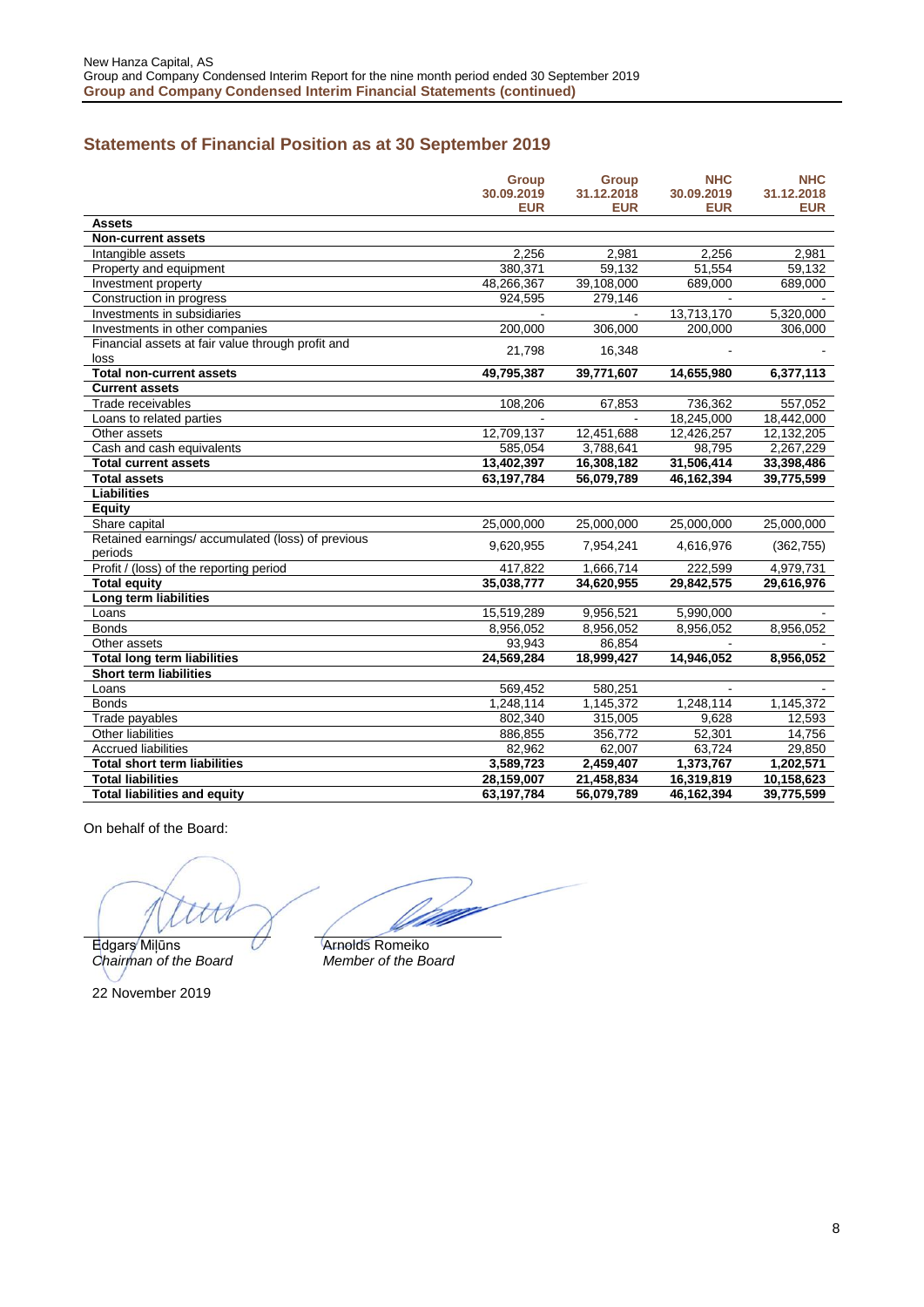## <span id="page-8-0"></span>**Statements of Cash Flows for the six month period ended 30 September 2019**

|                                                                  | <b>Group</b><br>$01.01.2019 -$<br>30.09.2019<br><b>EUR</b> | <b>Group</b><br>$01.01.2018 -$<br>30.09.2018<br>EUR | <b>NHC</b><br>$01.01.2019 -$<br>30.09.2019<br><b>EUR</b> | <b>NHC</b><br>$01.01.2018 -$<br>30.09.2018<br><b>EUR</b> |
|------------------------------------------------------------------|------------------------------------------------------------|-----------------------------------------------------|----------------------------------------------------------|----------------------------------------------------------|
| Cash flows from operating activities                             |                                                            |                                                     |                                                          |                                                          |
| (Loss) / profit of the reporting period before tax               | 417,841                                                    | 813,430                                             | 225,599                                                  | 4,951,640                                                |
| Adiustments for:                                                 |                                                            |                                                     |                                                          |                                                          |
| Depreciation of fixed assets                                     | 55,637                                                     | 7,615                                               | 8,303                                                    | 7,615                                                    |
| Interest income                                                  |                                                            | (76, 352)                                           | (839,005)                                                | (642, 238)                                               |
| Interest expenses                                                | 631,057                                                    | 509,813                                             | 466,270                                                  | 346,710                                                  |
| Dividend income                                                  | $\blacksquare$                                             | $\blacksquare$                                      | $\blacksquare$                                           | (4, 108, 120)                                            |
| Income from investments in associates                            |                                                            |                                                     |                                                          |                                                          |
| Changes in the value of long-term and short-term                 | (5, 450)                                                   |                                                     |                                                          |                                                          |
| financial assets                                                 |                                                            |                                                     |                                                          |                                                          |
| Reclassification of investments in company share capital         | 106,000                                                    |                                                     | 106,000                                                  |                                                          |
| Profit before changes in working capital                         | 1,205,085                                                  | 1,254,506                                           | (32, 833)                                                | 555,607                                                  |
| (Increase) / decrease in trade receivables                       | (297, 802)                                                 | (258, 879)                                          | (27, 396)                                                | 54,576                                                   |
| Increase / (decrease) in trade payables                          | 833,459                                                    | (413, 751)                                          | (43, 743)                                                | (517, 397)                                               |
| Interest payments received                                       | $\blacksquare$                                             | 33,432                                              | 393,038                                                  | 33,432                                                   |
| Interest paid                                                    | (518, 825)                                                 | (164, 092)                                          | (354, 039)                                               | (988)                                                    |
| Corporate income tax payments                                    | (248)                                                      | (71, 675)                                           | (35)                                                     |                                                          |
| Cash flows from operating activities                             | 1,321,670                                                  | 379,541                                             | (65,007)                                                 | 125,230                                                  |
| Cash flows from investing activities                             |                                                            |                                                     |                                                          |                                                          |
| Investment property acquisition / construction expenses          | (9,803,816)                                                | (2,656,565)                                         | $\blacksquare$                                           |                                                          |
| Purchase of property, plant and equipment                        | (376, 151)                                                 | (38, 411)                                           |                                                          | (38, 411)                                                |
| Sale of property, plant and equipment                            |                                                            | 25,934                                              |                                                          | 25,934                                                   |
| Acquisition of shares in related companies/ net cash paid        | $\blacksquare$                                             |                                                     | (8,393,170)                                              |                                                          |
| Acquisition of shares in other companies/ net cash paid          |                                                            | (306,000)                                           |                                                          | (306,000)                                                |
| Sale of shares in associated companies/ net cash                 |                                                            | 7,500                                               |                                                          | 7,500                                                    |
| received                                                         |                                                            |                                                     |                                                          |                                                          |
| Decrease in contribution to share capital in associated          | L.                                                         |                                                     | $\blacksquare$                                           | 1,386,362                                                |
| companies                                                        |                                                            |                                                     |                                                          |                                                          |
| Dividends received                                               | $\blacksquare$                                             | 6,793                                               | $\blacksquare$                                           | 4,108,120                                                |
| Loans issued                                                     | $\blacksquare$                                             |                                                     |                                                          | (5,469,000)                                              |
| Loans repaid                                                     | $\blacksquare$                                             |                                                     | 197,000                                                  |                                                          |
| Investments in financial assets                                  |                                                            | 8,693,267                                           |                                                          | 8,695,715                                                |
| Net cash flows generated from / (used in) investing              | (10, 179, 967)                                             | 5,718,618                                           | (8, 196, 170)                                            | 8,410,220                                                |
| activities                                                       |                                                            |                                                     |                                                          |                                                          |
| Cash flows from financing activities                             |                                                            |                                                     |                                                          |                                                          |
| Loans received                                                   | 6,080,684                                                  | 3,000,000                                           | 6,092,742                                                |                                                          |
| Loans repaid                                                     | (425, 973)                                                 | (671, 955)                                          |                                                          | (356, 755)                                               |
| Net cash flows from financing activities                         | 5,654,711                                                  | 2,328,045                                           | 6,092,742                                                | (356, 755)                                               |
| Increase / (decrease) in net cash during the reporting<br>period | (3,203,587)                                                | 8,426,204                                           | (2, 168, 434)                                            | 8,178,695                                                |
| Cash at the beginning of the reporting period                    | 3,788,641                                                  | 4,219,179                                           | 2,267,229                                                | 4,032,651                                                |
| Cash at the end of the reporting period                          | 585,054                                                    | 12,645,383                                          | 98,795                                                   | 12,211,346                                               |

On behalf of the Board:

Edgars Milūns **Arnolds Romeiko**<br>Chairman of the Board Member of the Board  $Chairman$  of the Board